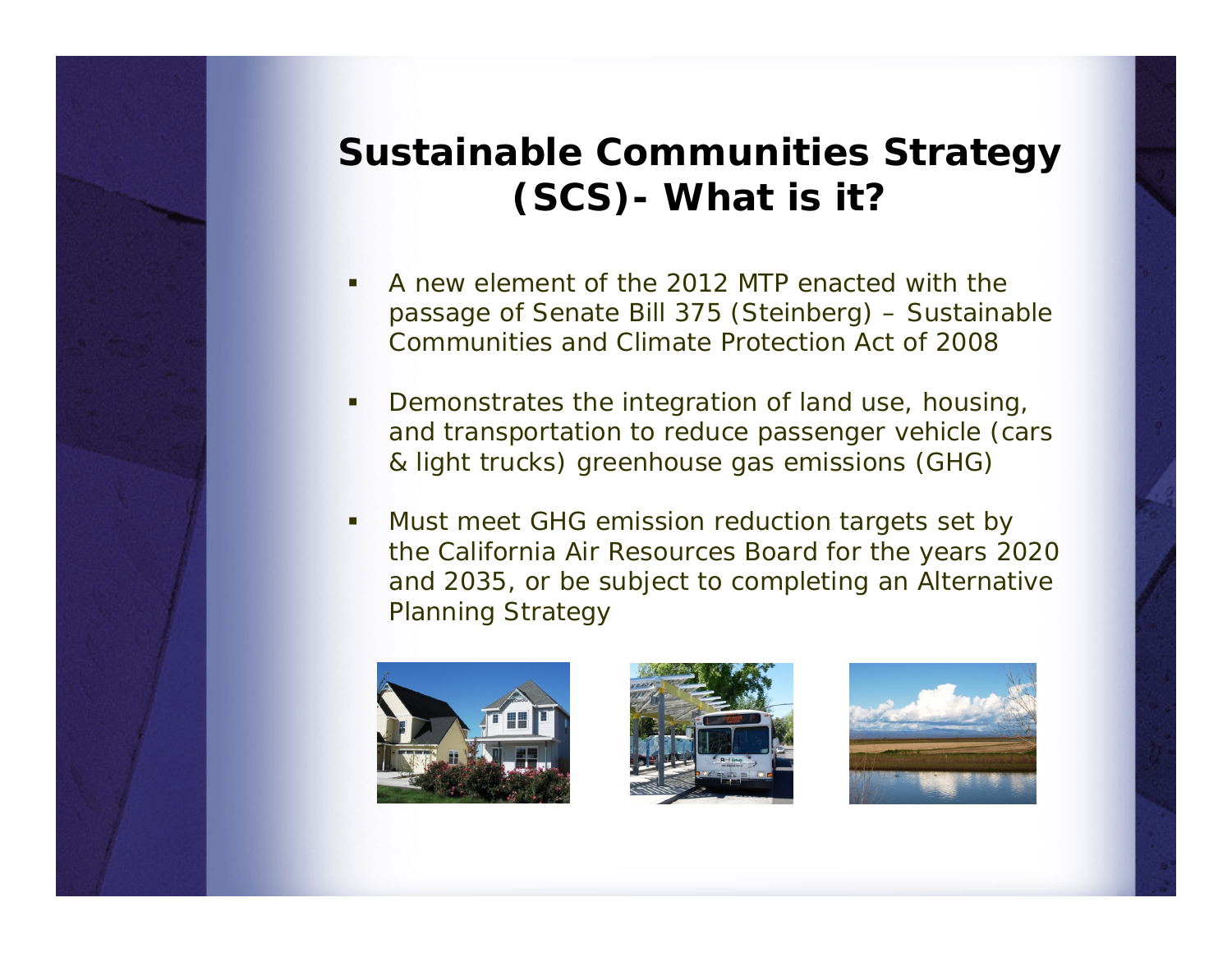# **Intent**

- •**Reduce Greenhouse Gas Emissions – The primary** objective of the SCS will be to meet passenger vehicle GHG reduction targets established by the state, by reducing vehicle travel.
- •**Manage Region's Growth** – Projections show that over the next 25 years, the region's population will increase by ~110,000 people and an estimate 47,000 homes will be needed to accommodate this growth.
- • **Provide Opportunities for Affordable Housing** – The SCS must be consistent with the Regional Housing Needs Assessment, assuring that each community provides for a mix of housing affordable to all economic segments of the population.
- • **Preserve Farmland and Natural Resources** – When being developed, the SCS must consider the region's natural resources and prime farmlands.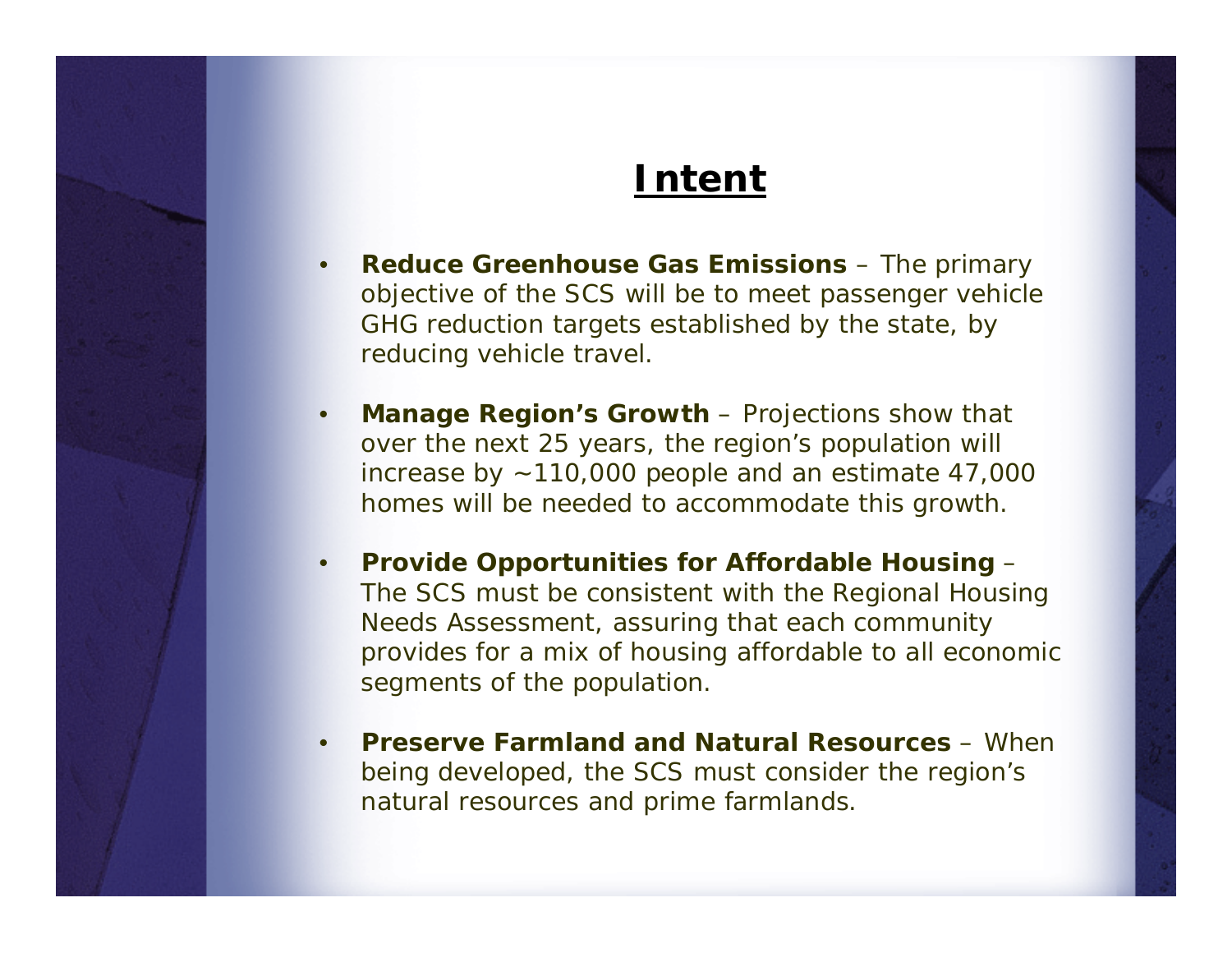## **Components**

The SCS will consist of three major components:

- • **Land Use Allocation** - must identify the general location of different land use types, residential densities, and areas to house the region's forecasted growth
- • **Transportation Network** - financially constrained multimodal network which serves the transportation needs of the region
- • **Transportation Measures and Policies** – any additional measures or policies which would be needed to meet GHG emissions reduction target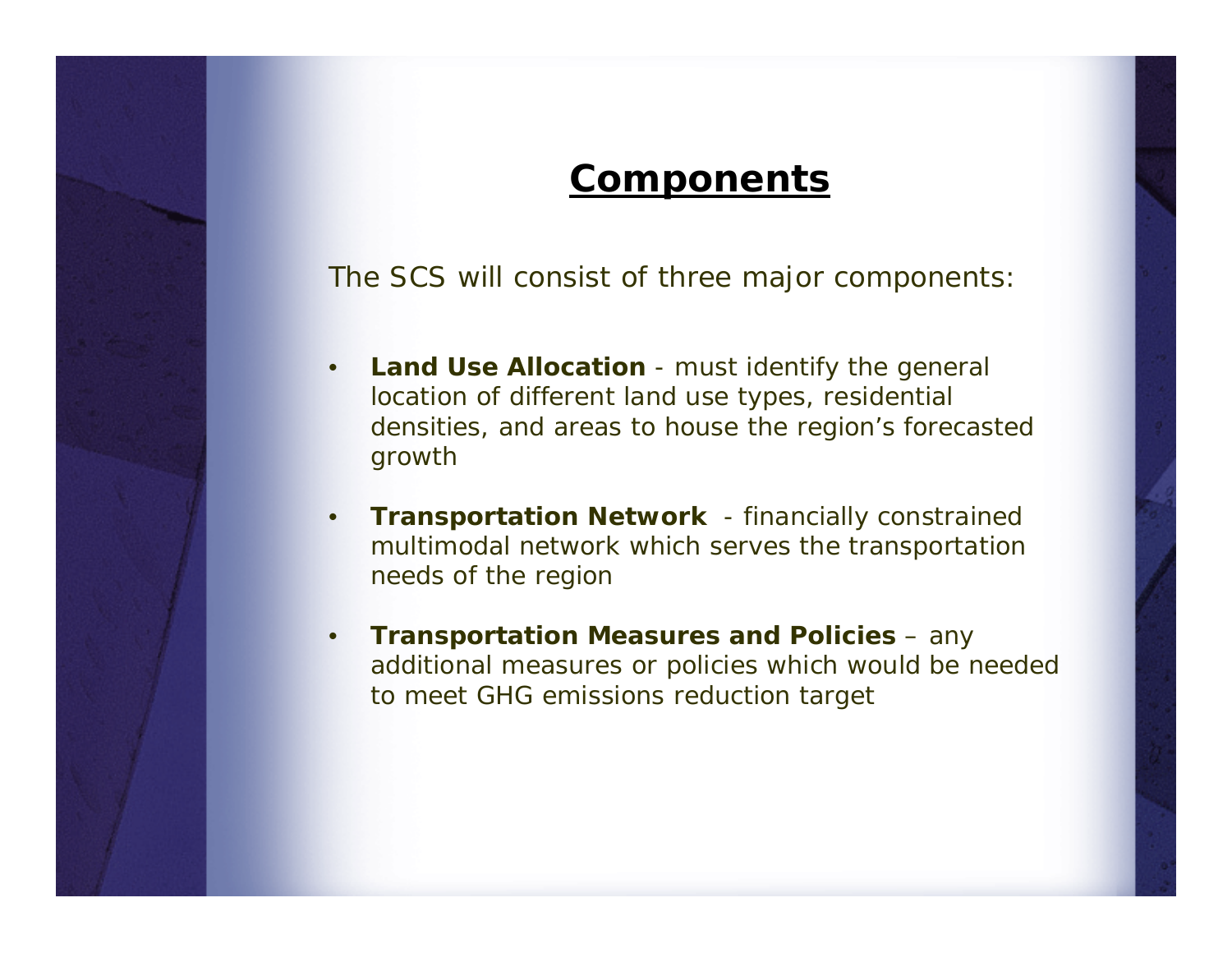# **Strategies to Reduce GHG Emissions**

### **Land Use**

- • Increase mixed use development and development in areas with existing infrastructure
- •Increase residential/commercial density near transit
- • Provide local housing for local workforce to improve the jobs – housing balance

#### **Transportation**

- •Improve and expand transit facilities
- • Improve pedestrian and bicycle facilities and infrastructure
- • Improve linkages between modes of travel (auto, transit, bike, and walk)
- •Minimize the addition of general purpose road lanes
- •Maintain the existing road network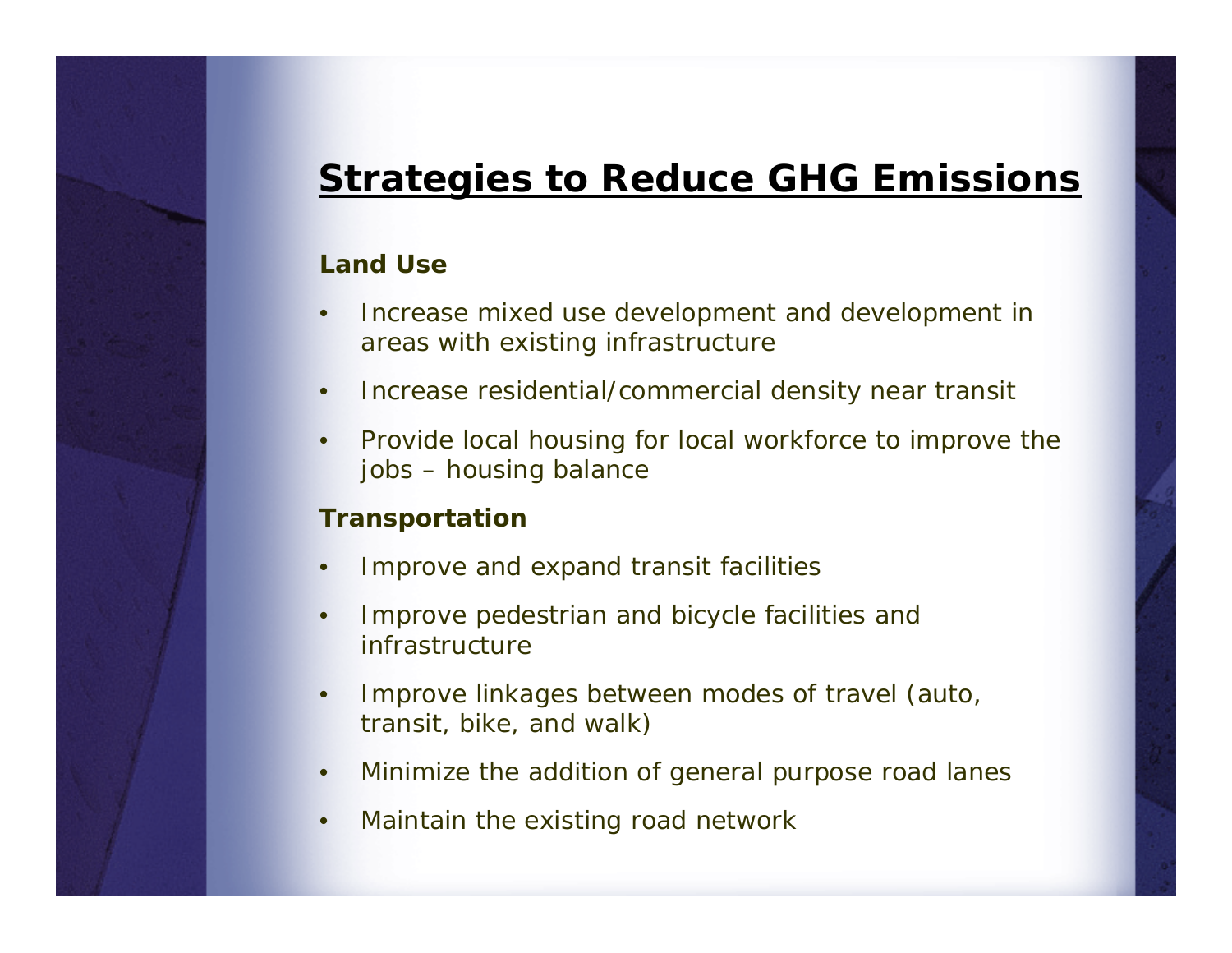# **Existing Sustainable Planning Efforts**

#### • **Blueprint Planning Program (2006-2009)**

**–** Project led by BCAG to inform the 2008 MTP and local land use planning efforts by preparing ecological baseline report, biological constraints analysis, land cover mapping, growth forecasts, and regional guiding principles. Allowed for a coordinated update of local general plans and assisted in focusing growth towards existing urban areas.



• **Butte Regional Conservation Plan (2007– present)** A joint Habitat Conservation Plan/Natural Communities Conservation Plan (HCP/NCCP) led by BCAG. Seeks to preserve resource areas and sensitive species habitat.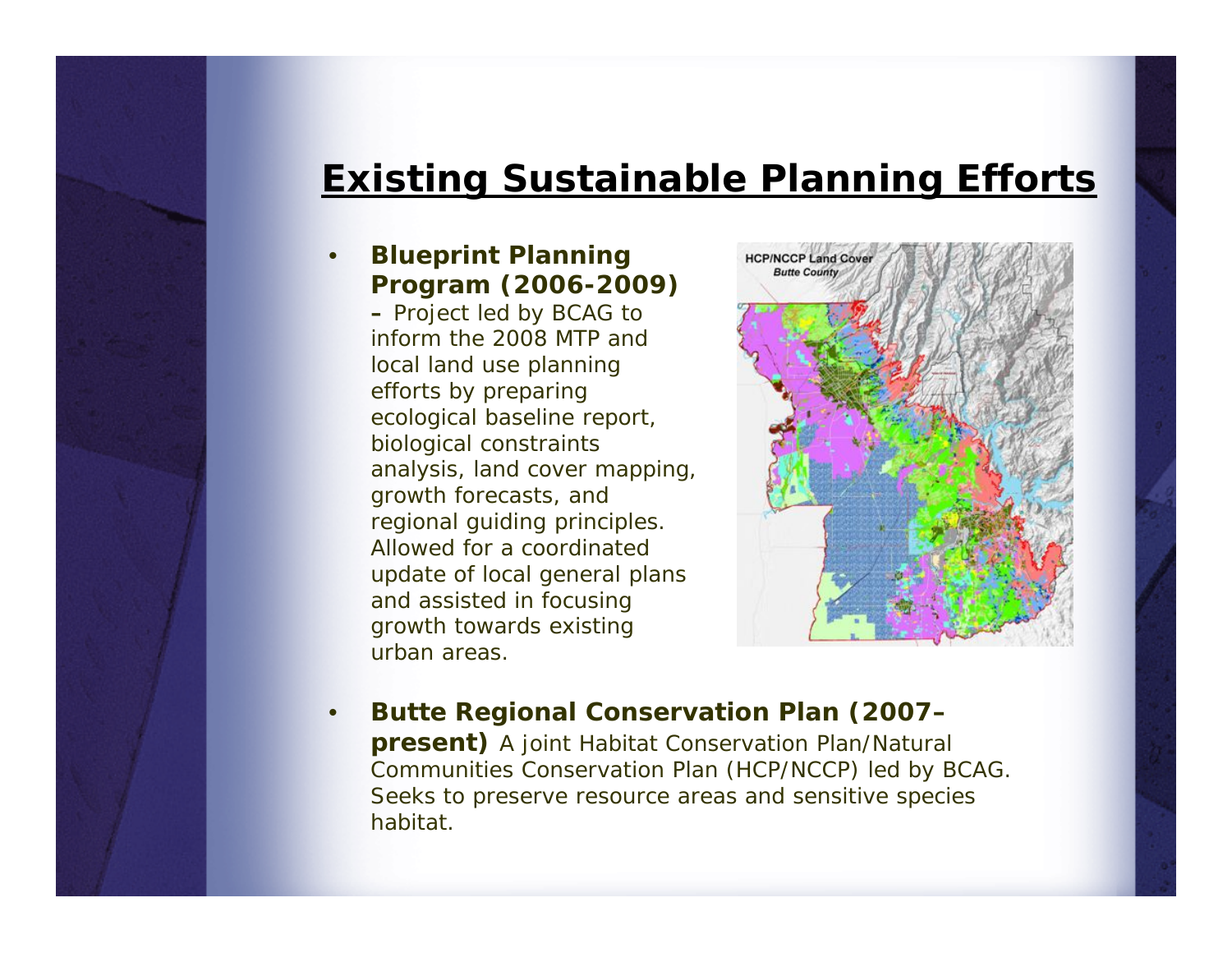# **New Planning Tools**

In order to prepare and quantify the SCS, BCAG has worked to develop new tools and enhance the existing travel model.

#### **Land Use Allocation Model**

- • allocates housing and jobs based on available land in local general plans
- • considers attractions & discouragements for development

#### **Travel Demand Model (***TransCAD***)**

- • Forecasts travel on regional road network
- • Enhanced with the ability to better analyze smart growth land use design
- $\bullet$  Increased sensitivity for age, household size, cost of travel, and the number of workers in each household

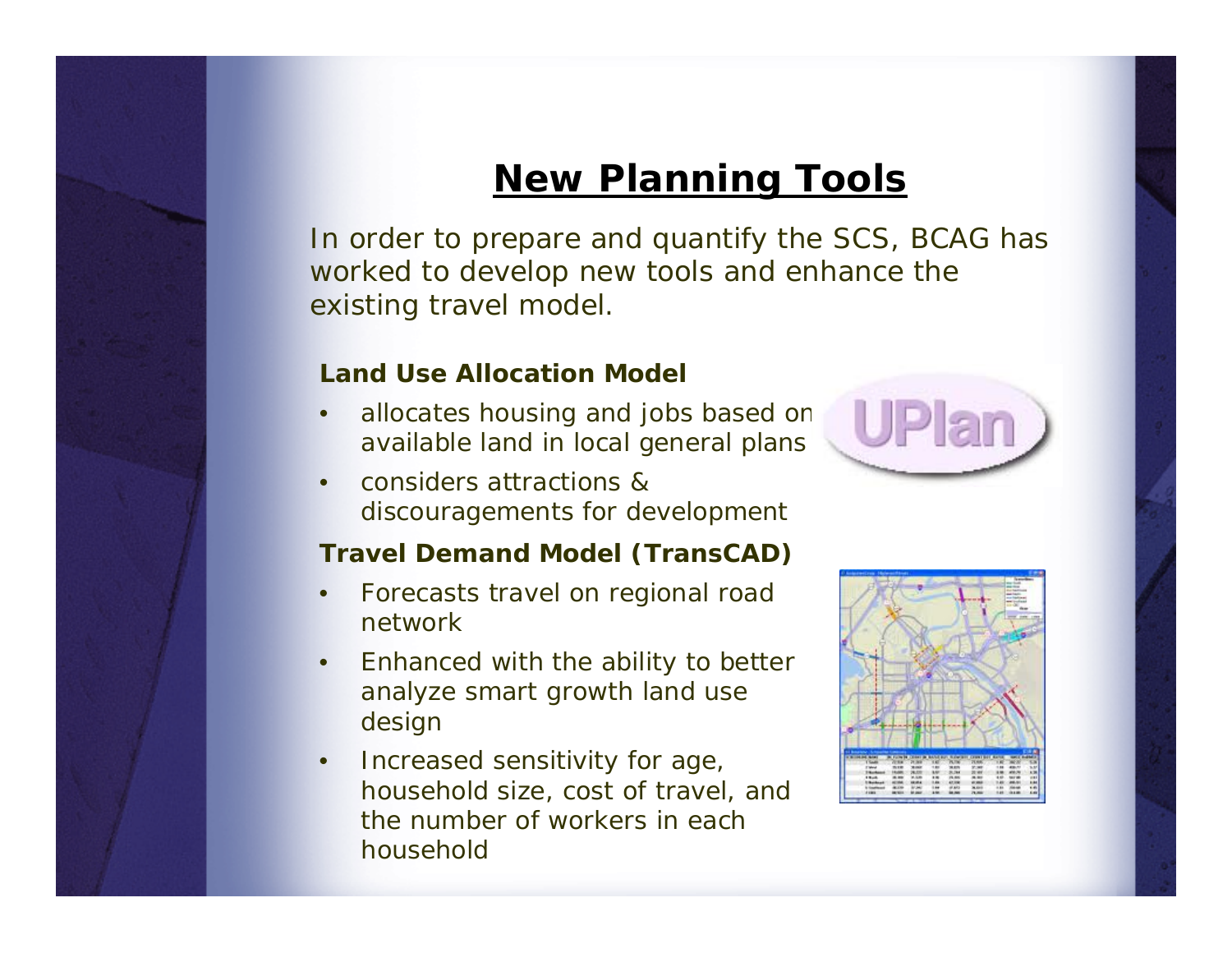# **Local Government Coordination**

Local governments are directly involved in the development of the 2012 SCS.

### **Planning Directors Working Group**

- • Consists of planning staff from local jurisdictions and the Butte LAFCO
- • Partners in SCS coordination grant received from the CA Strategic Growth Council
- • Provide direction and input regarding the land use allocation component of the SCS

### **Transportation Advisory Committee**

- • Established BCAG committee which provides input into the overall MTP
- • Privides input into the transportation network component of the SCS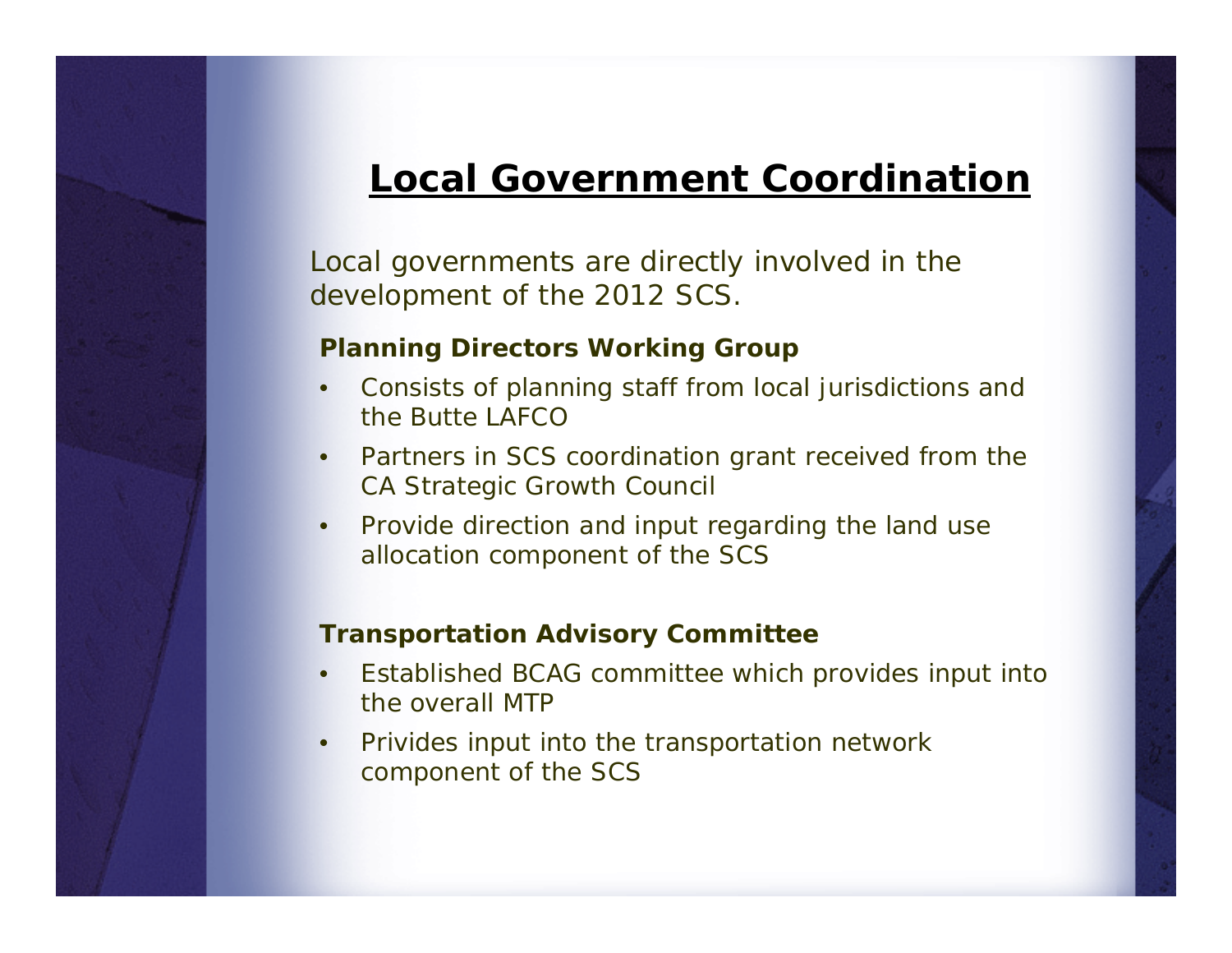# **CEQA Benefits**

Development projects that are shown to be consistent with the SCS may be eligible for certain types of CEQA streamlining.

Two types of projects which may be eligible:

- 1) Residential & Mixed Use Projects – has at least 75% of the building square footage in residential
- 2) Transit Priority Project residential projects located near major transit stops which meet density and use requirements described in SB 375. *Staff is exploring, as part of the SCS development, if any locations are available that meet the definition.*

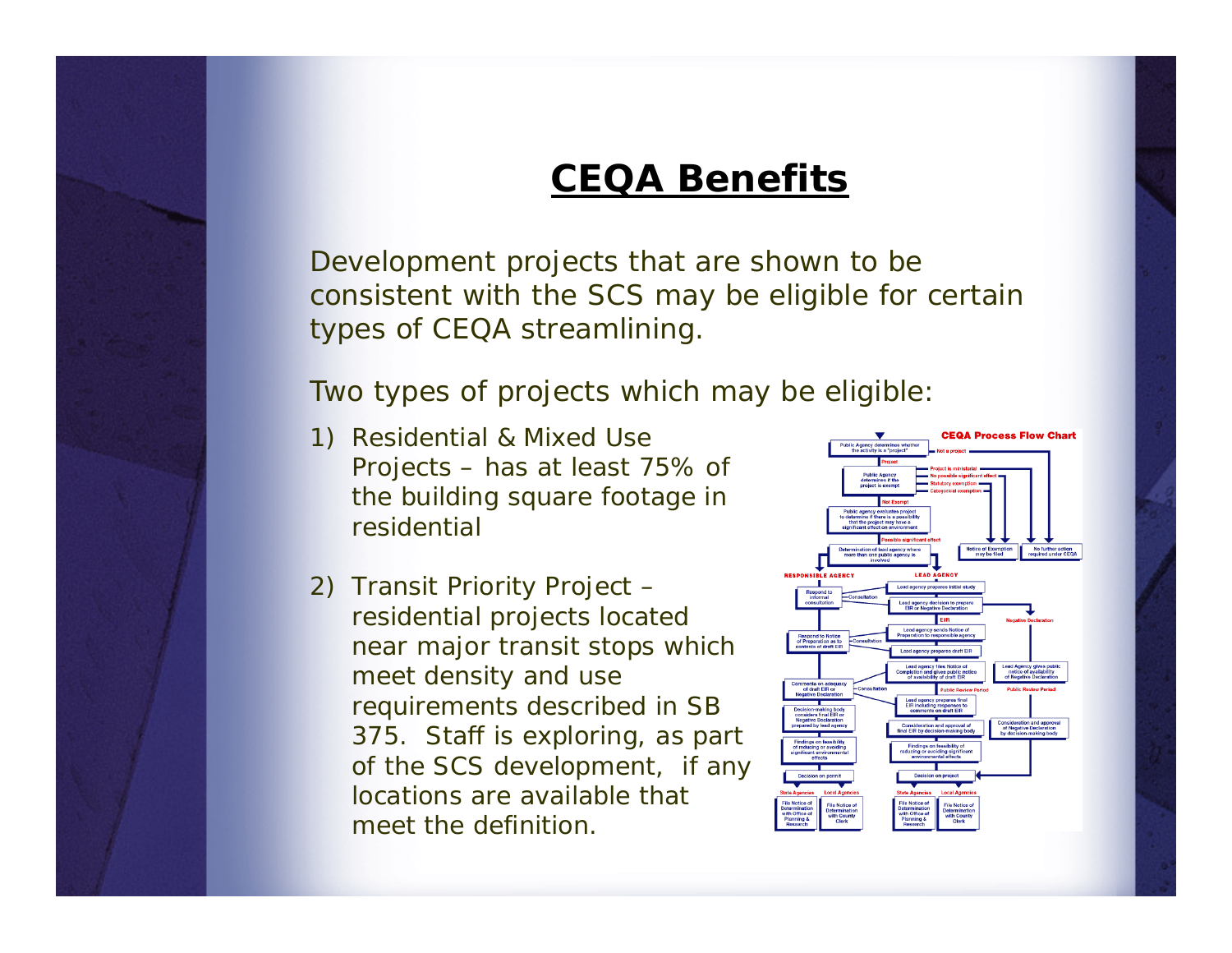## **Public Involvement**

In addition to BCAG's normal 2012 MTP public outreach efforts, further opportunities are provided for public input into the SCS.

- • Public Workshops – three rounds of workshops taking place throughout the region (August 2011, June 2012, and September 2012)
- • Public Hearings – conducted at regularly scheduled meetings of the BCAG Board of Directors
- • Public Comment and Review Periods – noticed in the local newspapers and BCAG website
- • Website and Email Notification List – ask to be placed on the MTP/SCS notification list and receive information regarding activities related to the SCS.

[http://www.bcag.org](http://www.bcag.org/)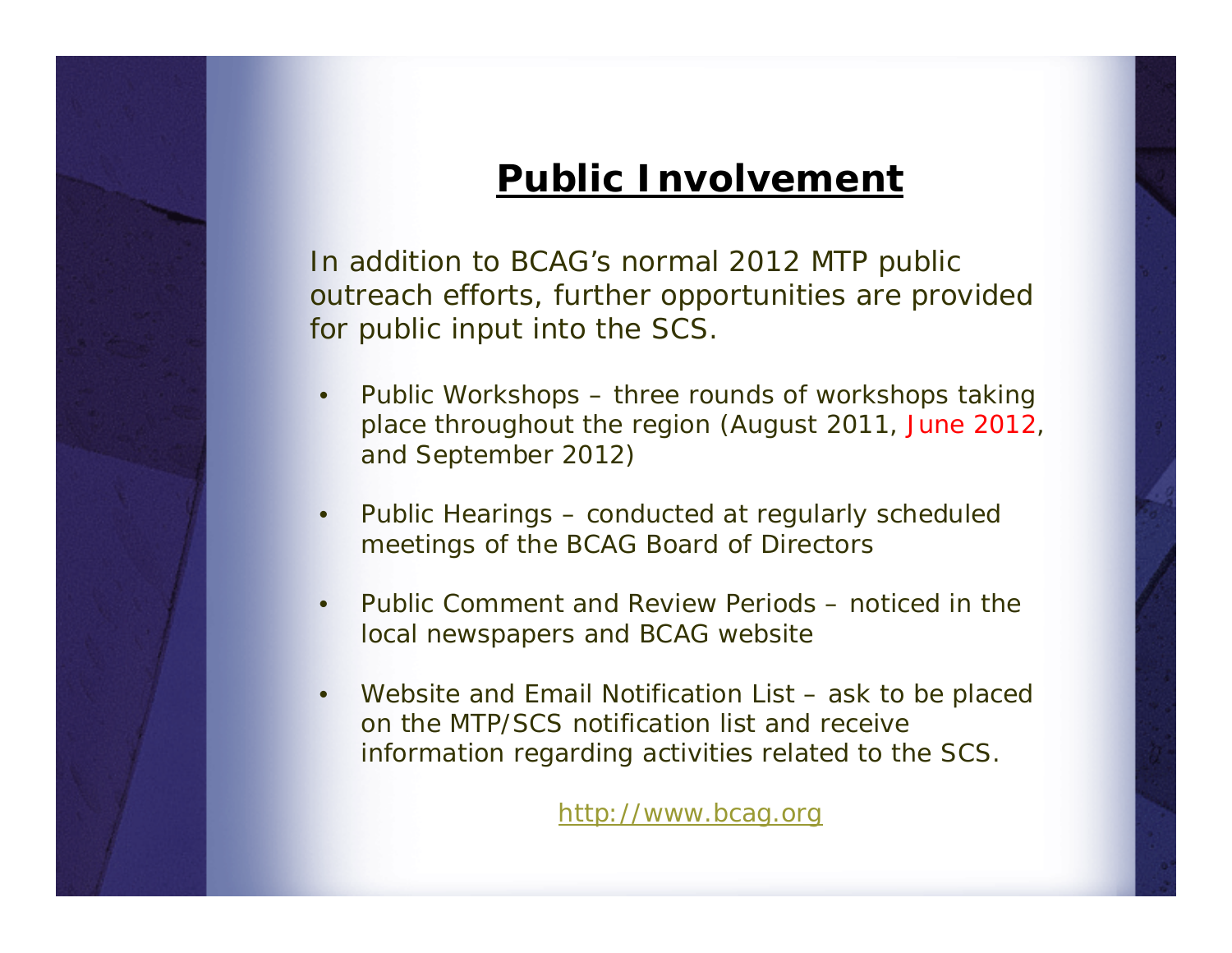

**Air Resource Board Review (January – March 2012)**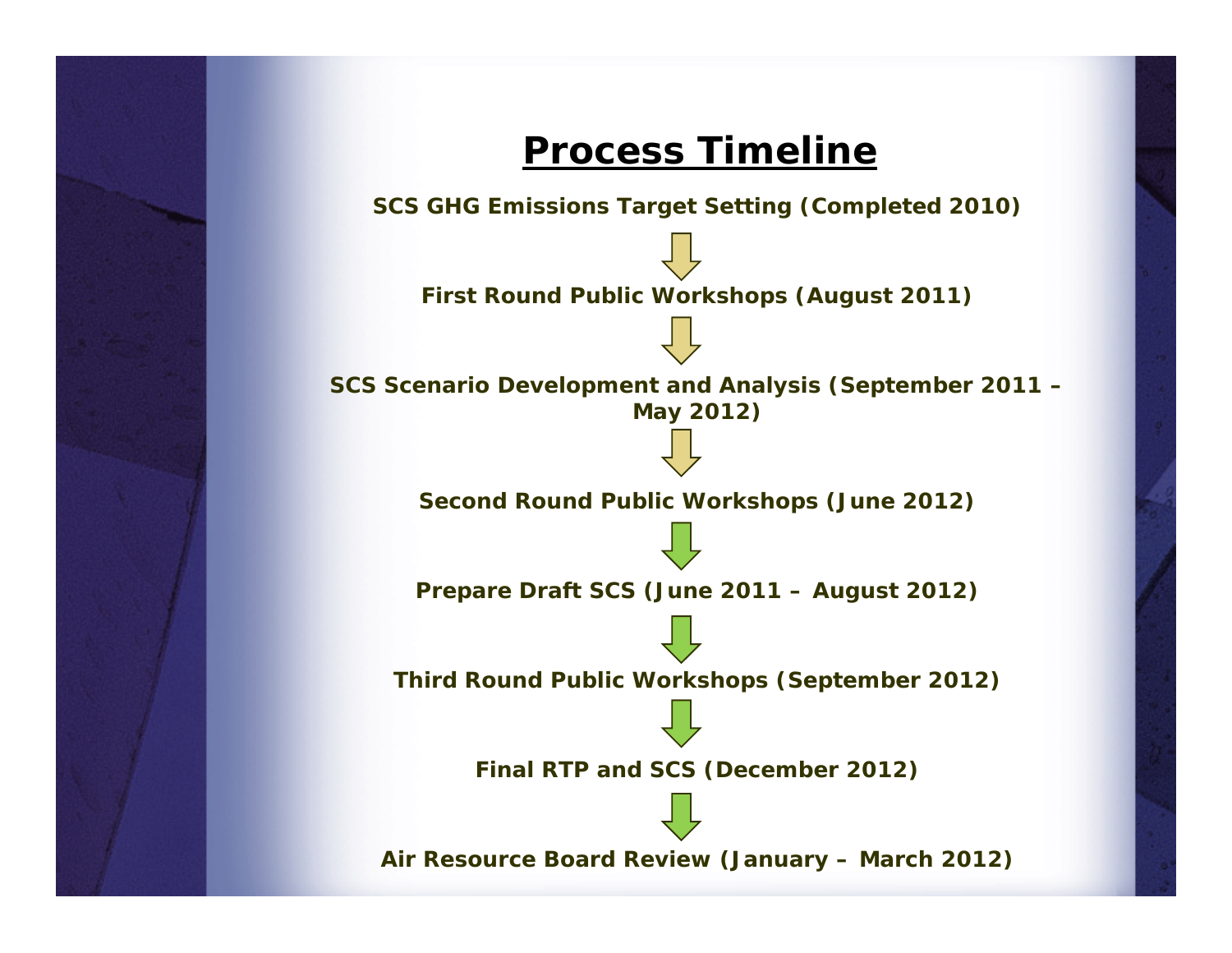# **MTP/SCS Land Use Scenario Development**

BCAG Prepared three distinctive land use scenarios.

 $\checkmark$ Illustrate the travel effects of different development patterns on the transportation system and the associated greenhouse gas emissions resulting from these patterns.

 $\checkmark$  Allows BCAG to test the performance of the enhanced regional travel demand to model to assure it is responding appropriately to changes in land use.

 $\sqrt{\frac{1}{1}}$  three scenarios prepared using the same regional employment, population and housing growth projections and regional transportation network.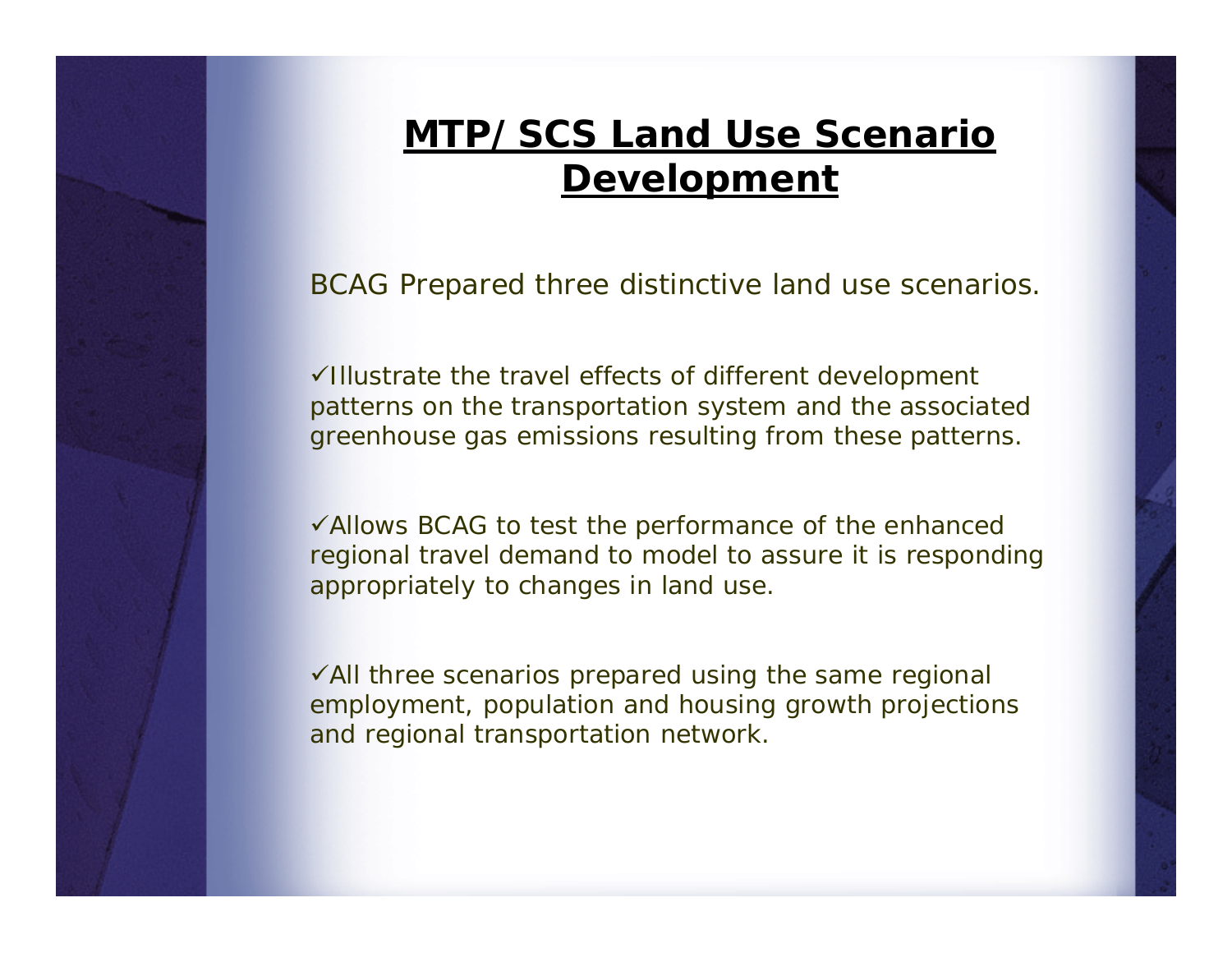# **MTP/SCS Land Use Scenario Cont.**

| <b>Scenario</b>                 | <b>Land Use</b>                                                                                                                                                                                                                                                                                  |
|---------------------------------|--------------------------------------------------------------------------------------------------------------------------------------------------------------------------------------------------------------------------------------------------------------------------------------------------|
| Scenario 1-<br><b>Balanced</b>  | Balanced share of new housing within the center, established and new<br>growth areas<br>Contains reasonable levels of infill and redevelopment<br>Consistent with local land use plans and draft conservation plan<br>Consistent with BCAG long-term regional growth forecasts by jurisdiction   |
| Scenario 2-<br><b>Dispersed</b> | Largest share or single-family housing with a greater amount of growth<br>$\bullet$<br>directed to the new, rural, and agricultural growth areas<br>Minimize the amount of infill and redevelopment<br>Exceeds the unincorporated areas local land use plans reasonable<br>capacities for growth |
| Scenario 3-<br>Compact          | Greatest share of infill and redevelopment within the established and center<br>growth areas<br>Highest share of multi-family housing<br>Exceeds the incorporated areas local land use plans reasonable capacities<br>for growth                                                                 |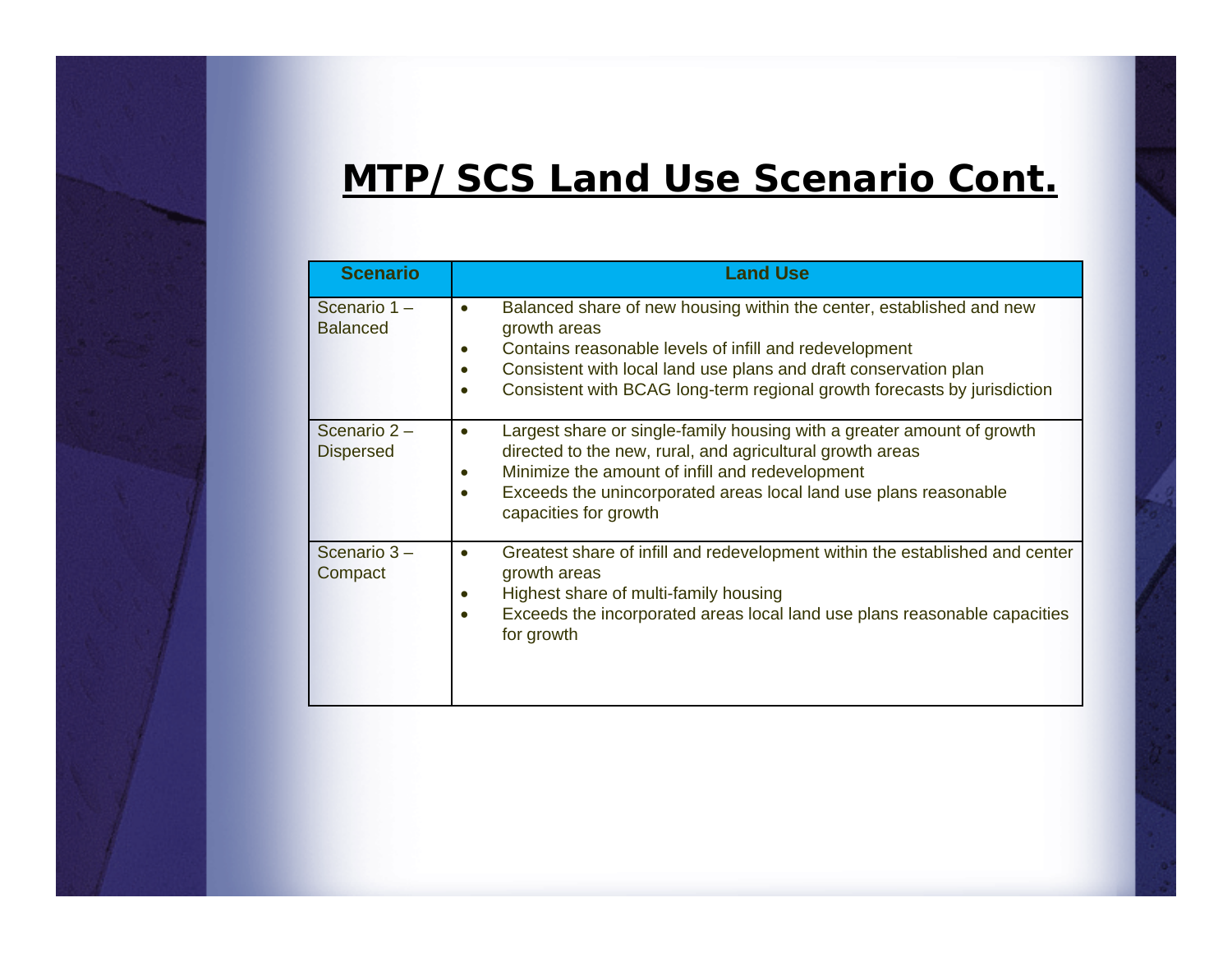## **MTP/SCS Land Use Growth Areas**

### Five Growth Area Types

- **1. Urban Center and Corridor Areas** : higher density, access to frequent transit, compact infill and redevelopment
- **2. Established Areas** : existing urban area, range urban densities, access to transit, currently planned developments and infill
- **3. New Areas** : connect to existing urban area, future expansion, urban densities, vacant lands, specific plan areas
- **4. Rural Areas** : outside existing and planned urban footprint, rural densities, residential, limited transit if any, no bike or pedestrian facilities.
- **5. Agricultural, Grazing, and Forestry Areas** : remaining areas of county, support agricultural and other land resources, no urban type development, residential uses are secondary.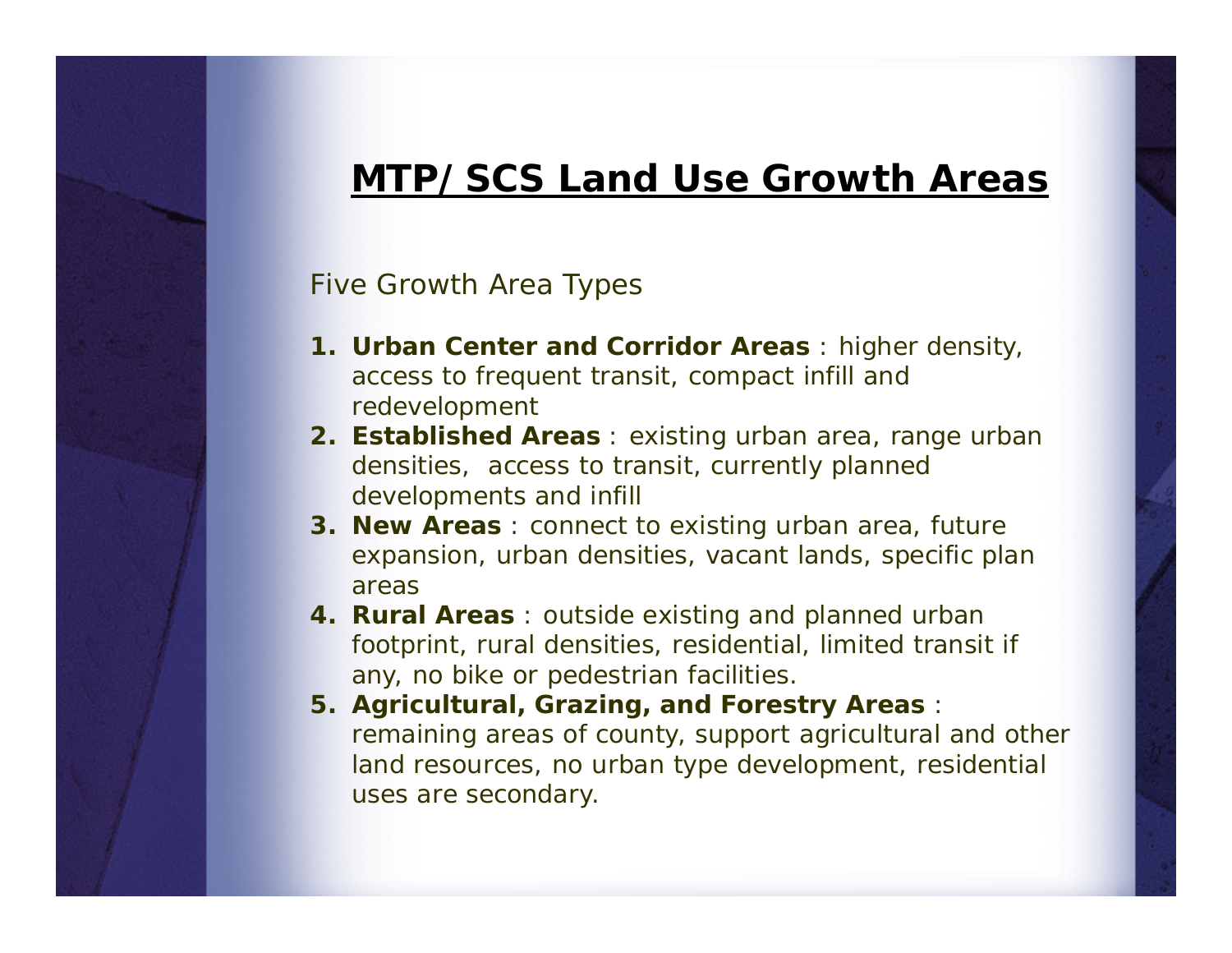# **MTP/SCS Land Use Growth Areas**

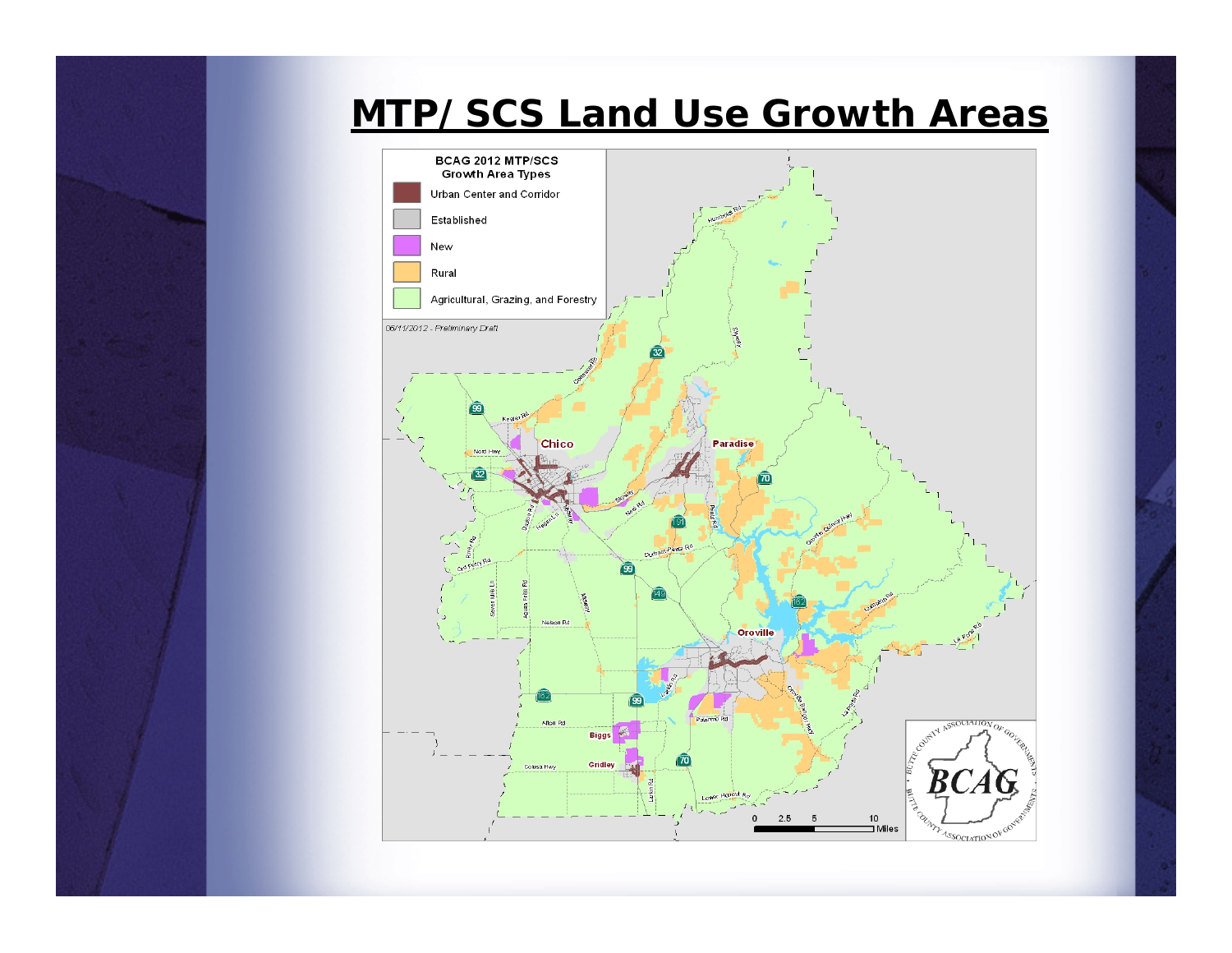# **MTP/SCS Land Use Scenario Development Cont.**

Variations in Scenarios

#### **Summary of Housing Forecasted by Growth Area (2010-2035)**

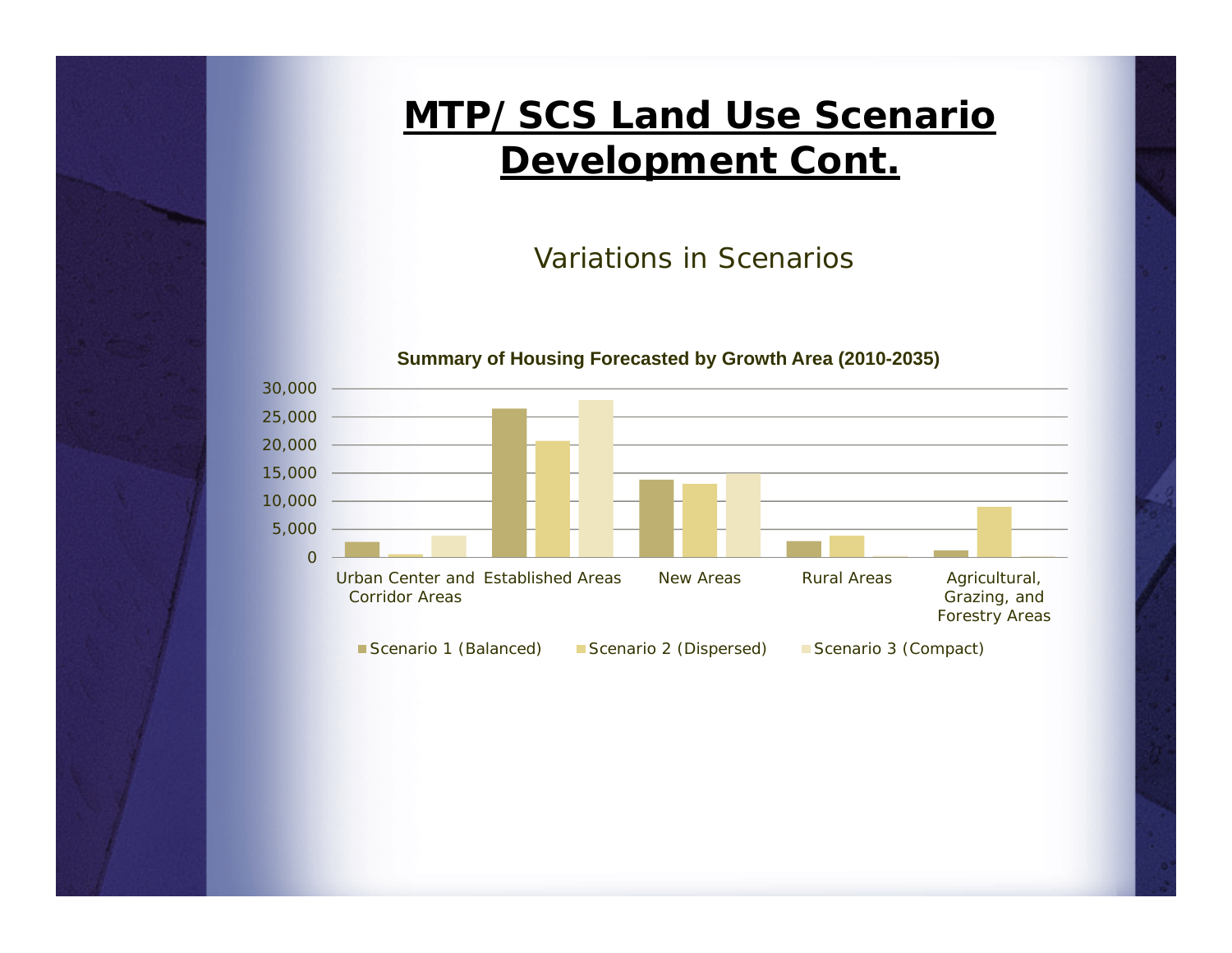# **MTP/SCS Land Use Scenario Development Cont.**

Variations in Scenarios



**Summary of Housing Unit Mix**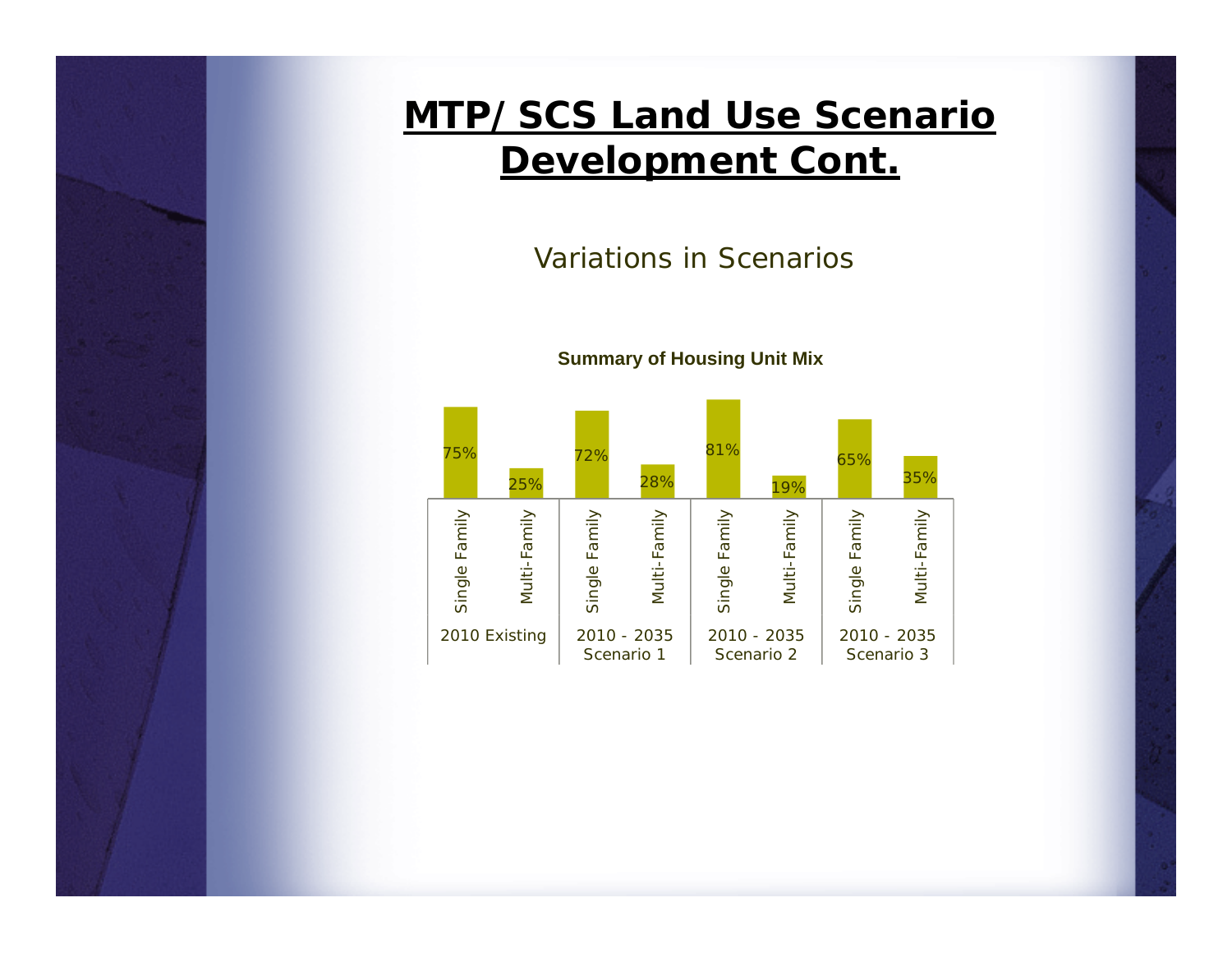# **MTP/SCS Land Use Scenario Development Cont.**

Variations in Scenarios

#### **Summary of Employment Forecasted by Growth Area (2010-2035)**

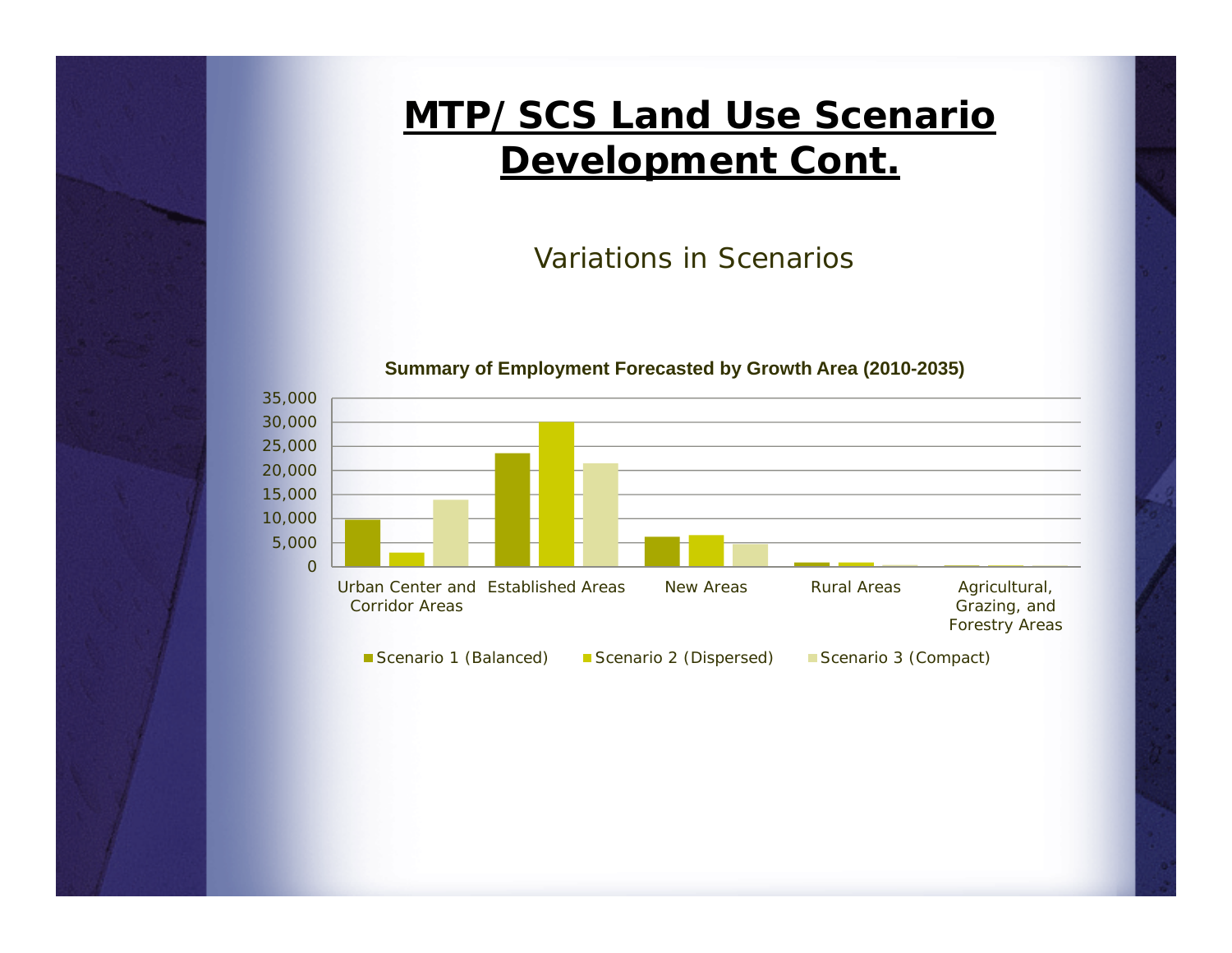## **Land Use Scenario Analysis**

Vehicle Mile of Travel (VMT) and Congested Vehicle Mile of Travel (CVMT)

**Summary of Preliminary VMT and Congested VMT per Capita for the Year 2035**

| Year 2035 Forecast             | Scenario 1 (Balanced) | Scenario 2 (Dispersed) | Scenario 3 (Compact) |
|--------------------------------|-----------------------|------------------------|----------------------|
| <b>Vehicle Miles of Travel</b> | 5,780,000             | 6,327,000              | 5,511,000            |
| <b>Congested VMT</b>           |                       |                        |                      |
| Population                     |                       | 332,459                |                      |
| <b>VMT</b> per Capita          | 17.39                 | 19.03                  | 16.58                |
| Congested VMT per Capita       |                       | 0                      | 0                    |

#### **VMT per Capita**

- •Scenario #2 is 9.5% greater than Scenario #1
- •Scenario #3 is 4.7% less than Scenario #1

Illustrating the affect that changes is land use (compact vs. dispersed) have on travel.